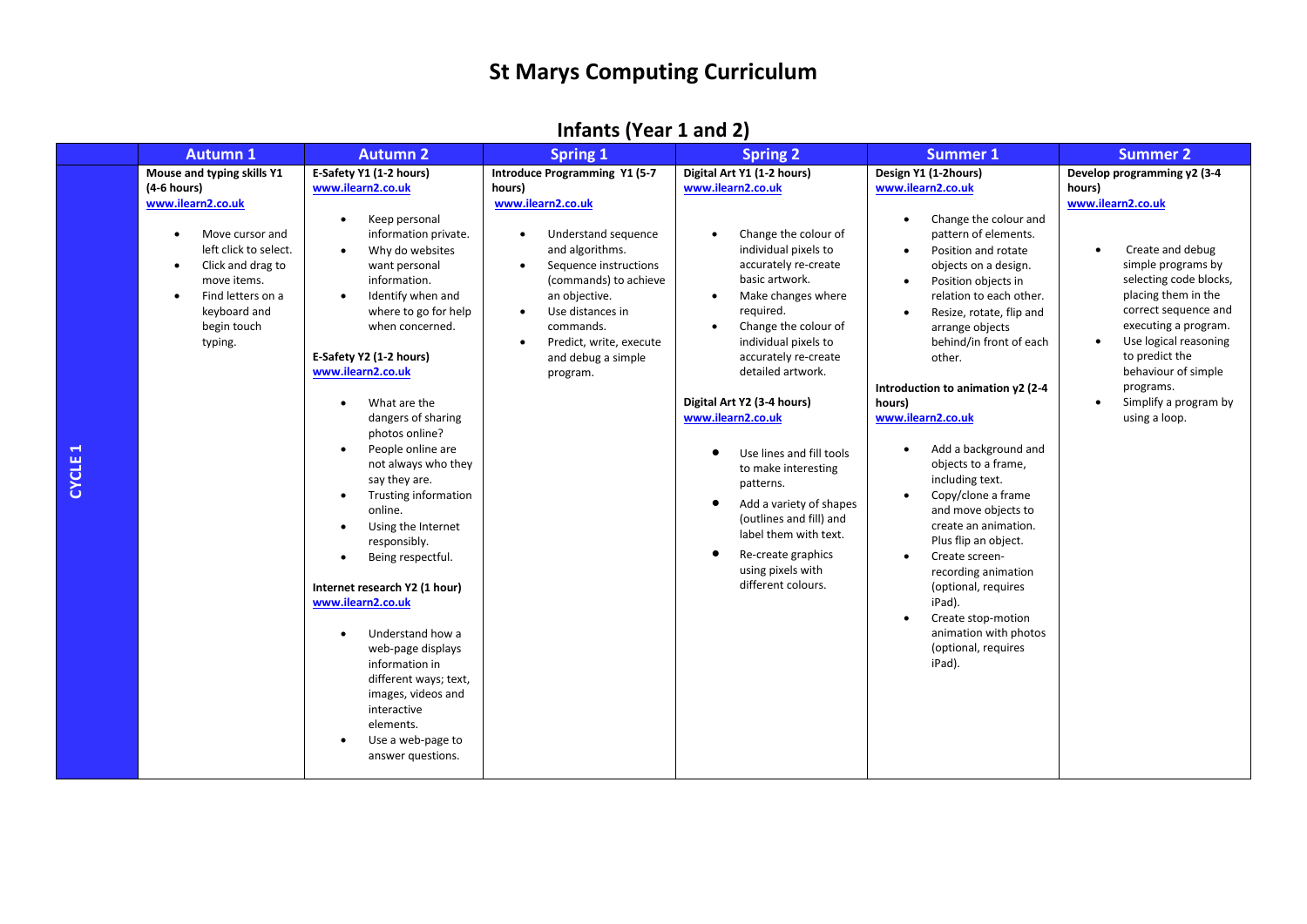| Mouse and typing skills Y1                                                                                                                                       | E-Safety Y1 (1-2 hours)                                                                                                                                                                                                                                                                                                                                                                                                                                                                                                                                                                                                                                                                                                                                                                 | <b>Introduce Programming Y1 (5-7</b>                                                                                                                                                                                                                                             | Comic creation Y1 (1-2 hours)                                                                                                                                                                                                                                                                                                                                                                                                                                                                                                                                                                                                                               | Text and images Y1 (3-4 hours)                                                                                                                                                                                                                                                                                                                                                                                                                                                                                                                                                                                                                                                               | Programming with Scratch Jr Y2                                                                                                                                                                           |
|------------------------------------------------------------------------------------------------------------------------------------------------------------------|-----------------------------------------------------------------------------------------------------------------------------------------------------------------------------------------------------------------------------------------------------------------------------------------------------------------------------------------------------------------------------------------------------------------------------------------------------------------------------------------------------------------------------------------------------------------------------------------------------------------------------------------------------------------------------------------------------------------------------------------------------------------------------------------|----------------------------------------------------------------------------------------------------------------------------------------------------------------------------------------------------------------------------------------------------------------------------------|-------------------------------------------------------------------------------------------------------------------------------------------------------------------------------------------------------------------------------------------------------------------------------------------------------------------------------------------------------------------------------------------------------------------------------------------------------------------------------------------------------------------------------------------------------------------------------------------------------------------------------------------------------------|----------------------------------------------------------------------------------------------------------------------------------------------------------------------------------------------------------------------------------------------------------------------------------------------------------------------------------------------------------------------------------------------------------------------------------------------------------------------------------------------------------------------------------------------------------------------------------------------------------------------------------------------------------------------------------------------|----------------------------------------------------------------------------------------------------------------------------------------------------------------------------------------------------------|
| $(4-6$ hours)                                                                                                                                                    | www.ilearn2.co.uk                                                                                                                                                                                                                                                                                                                                                                                                                                                                                                                                                                                                                                                                                                                                                                       | hours)                                                                                                                                                                                                                                                                           | www.ilearn2.co.uk                                                                                                                                                                                                                                                                                                                                                                                                                                                                                                                                                                                                                                           | www.ilearn2.co.uk                                                                                                                                                                                                                                                                                                                                                                                                                                                                                                                                                                                                                                                                            | $(3-4 hours)$                                                                                                                                                                                            |
| www.ilearn2.co.uk<br>Move cursor and<br>left click to select.<br>Click and drag to<br>move items.<br>Find letters on a<br>keyboard and<br>begin touch<br>typing. | Keep personal<br>$\bullet$<br>information private.<br>Why do websites<br>want personal<br>information.<br>Identify when and<br>$\bullet$<br>where to go for help<br>when concerned.<br>E-Safety Y2 (1-2 hours)<br>www.ilearn2.co.uk<br>What are the<br>dangers of sharing<br>photos online?<br>People online are<br>not always who they<br>say they are.<br>Trusting information<br>online.<br>Using the Internet<br>٠<br>responsibly.<br>Being respectful.<br>Recognise uses of IT Y2 (1-2<br>hours)<br>www.ilearn2.co.uk<br>Understand what<br>$\bullet$<br>makes a computer a<br>computer.<br>Understand<br>$\bullet$<br>computers store and<br>follow instructions.<br>Spot digital<br>$\bullet$<br>technology in<br>school.<br>Understand how<br>different technology<br>helps us. | www.ilearn2.co.uk<br>Understand sequence<br>$\bullet$<br>and algorithms.<br>Sequence instructions<br>$\bullet$<br>(commands) to achieve<br>an objective.<br>Use distances in<br>$\bullet$<br>commands.<br>Predict, write, execute<br>$\bullet$<br>and debug a simple<br>program. | Add, resize and<br>$\bullet$<br>organise colour or<br>picture backgrounds.<br>Add, resize, organise<br>$\bullet$<br>characters/object to<br>different panels.<br>Add narration using<br>$\bullet$<br>text and direct speech<br>using speech bubbles.<br><b>Ebook Creation Y2 (3-4 hours)</b><br>www.ilearn2.co.uk<br>Add a book cover with<br>$\bullet$<br>title, author, colour<br>and image.<br>Add multiple pages<br>$\bullet$<br>based on a theme.<br>Add text on different<br>$\bullet$<br>pages.<br>Add images on<br>$\bullet$<br>different pages to<br>match the theme/text.<br>Add voice recordings to<br>$\bullet$<br>match the text and<br>theme. | Add, move and resize<br>images. Add text and<br>adjust size and<br>placement.<br>Add, resize and place<br>images on a page then<br>add and position text<br>to label and describe<br>images.<br>Use word banks to<br>write sentences about<br>images.<br>Introduce data handling Y2 (2-3<br>hours)<br>www.ilearn2.co.uk<br>Understand what data<br>$\bullet$<br>is and collect it as a<br>tally.<br>Use software to label a<br>pictogram and add<br>data to each column.<br>Edit a table with<br>$\bullet$<br>correct titles and<br>numbers.<br>Use software to create<br>a bar chart/pie<br>chart/line chart<br>suitable for the data.<br>Interpret a<br>pictogram/bar<br>chart/line chart. | www.ilearn2.co.uk<br>Understand sequence<br>$\bullet$<br>and algorithms.<br>Sequence instructions<br>(commands) to achieve<br>an objective.<br>Predict, write, execute<br>and debug a simple<br>program. |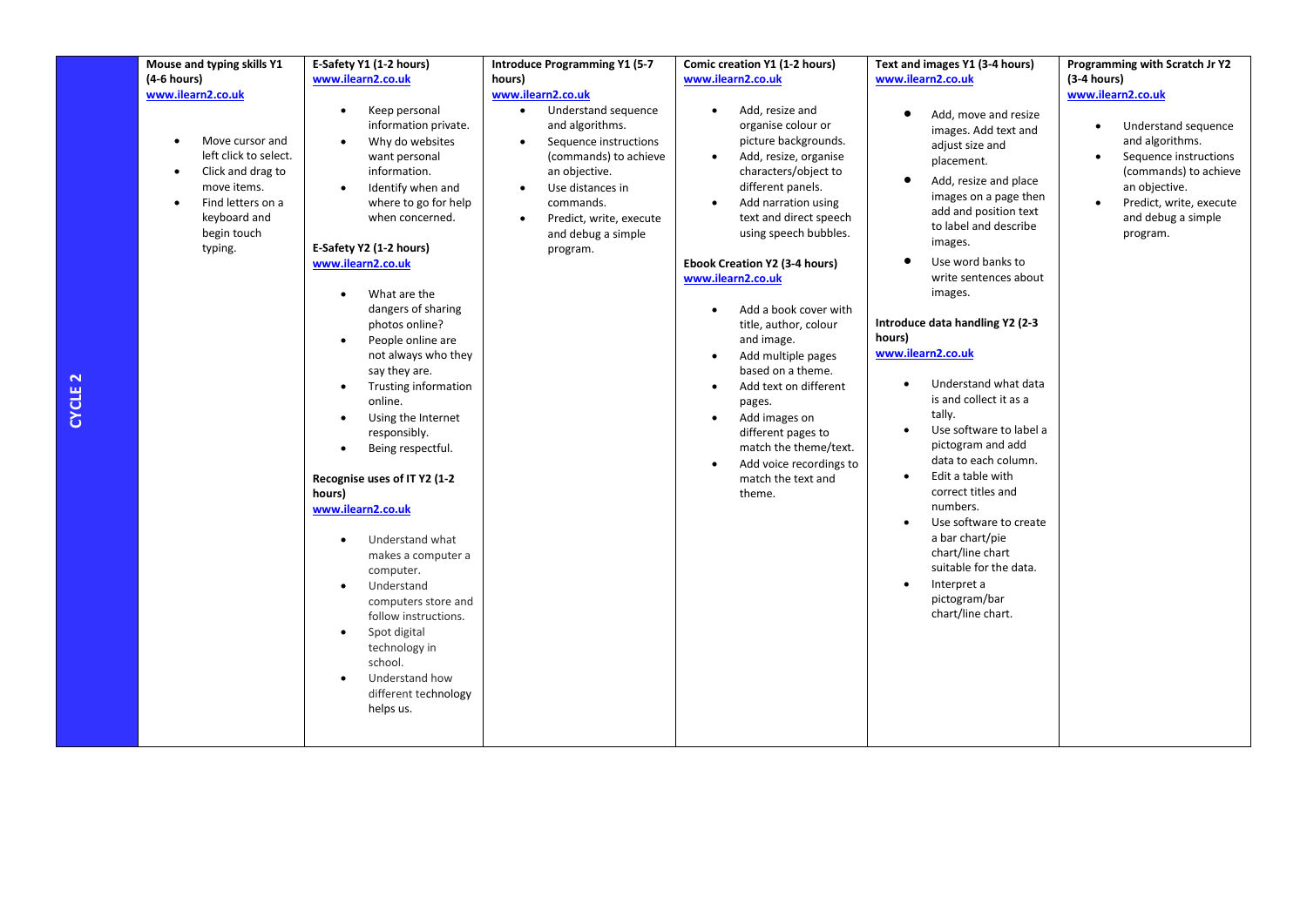| r Juniors (Years 3 and 4)<br>Lower |             |  |  |  |      |  |  |  |
|------------------------------------|-------------|--|--|--|------|--|--|--|
|                                    | tumn.<br>۹П |  |  |  | 80 I |  |  |  |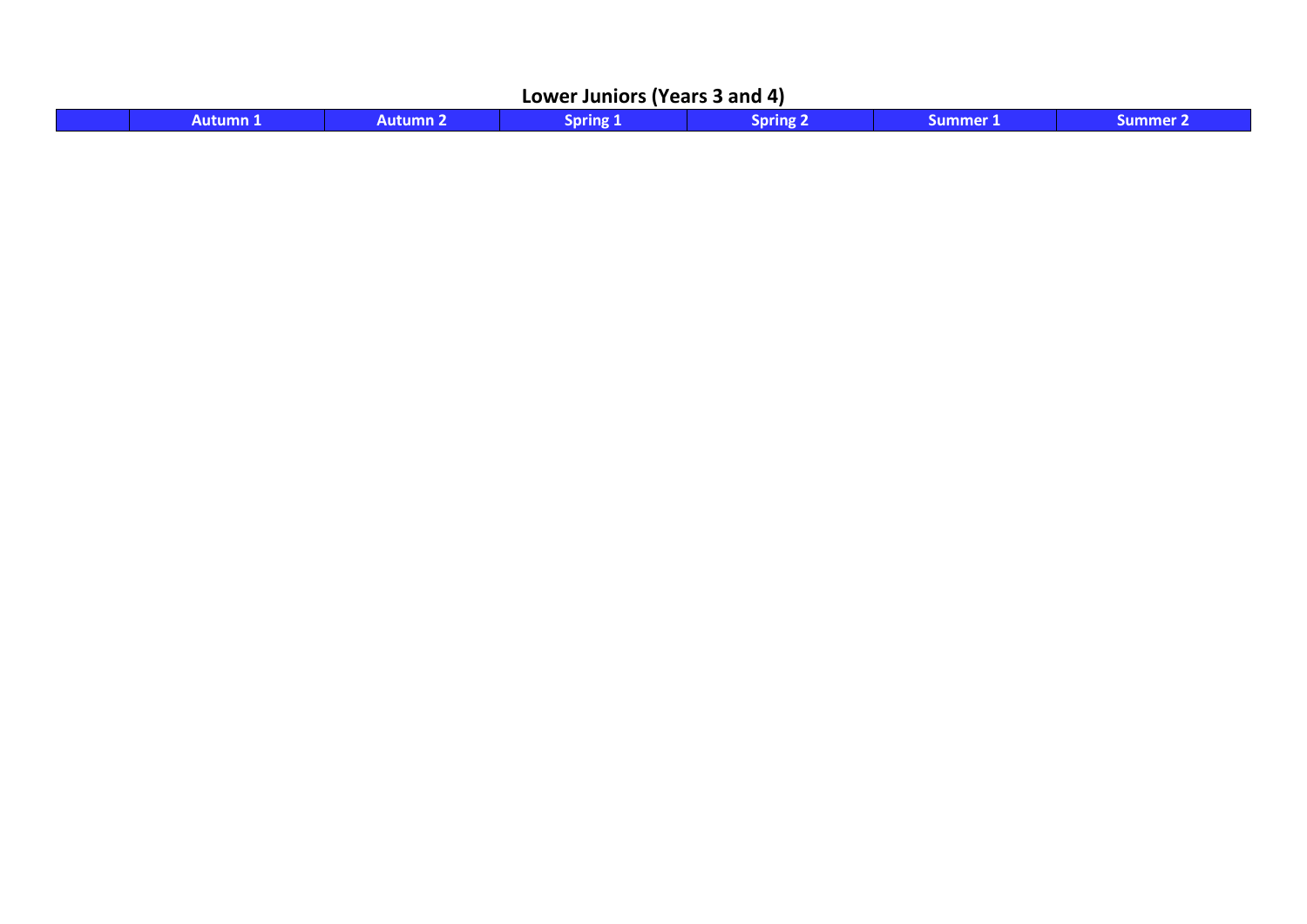| Touch Typing KS2 (3-4 hours)      | E-Safety Y3 (1-2 hours)       | Programming in Scratch Y3 (4-6 | 3D Design Y3 (3-5 hours)         | <b>Branching Databases Y3 (1)</b>  | Animation Y4 (6-8 hours)            |
|-----------------------------------|-------------------------------|--------------------------------|----------------------------------|------------------------------------|-------------------------------------|
|                                   |                               |                                | www.ilearn2.co.uk                |                                    | www.ilearn2.co.uk                   |
| www.ilearn2.co.uk                 | www.ilearn2.co.uk             | hours)<br>www.ilearn2.co.uk    |                                  | hour)<br>www.ilearn2.co.uk         |                                     |
|                                   |                               |                                |                                  |                                    |                                     |
| What are the uses of<br>$\bullet$ | Understand what to            |                                | Understand and use<br>$\bullet$  |                                    | Create a stop-motion<br>$\bullet$   |
| different keys on a               | do if something               | Design, write and<br>$\bullet$ | 3D space on a grid.              | Add and label objects<br>$\bullet$ | video by duplicating                |
| computer keyboard?                | upsets you online.            | debug programs that            | Re-create or design<br>$\bullet$ | within a branching                 | slides that include                 |
| Can I use the correct             | Understand why                | accomplish specific            | familiar 3D models               | database.                          | backgrounds and                     |
| hand position and                 | and how people can            | goals. (Including              | using cubes, such as             |                                    | shapes.                             |
| fingers for touch                 | be nasty online.              | outputs)                       | tables and chairs.               | $\bullet$<br>Ask questions to sort | Create animation using<br>$\bullet$ |
| typing?                           | Describe the term             | Use repetition in<br>$\bullet$ | Use chisel tool to               | (classify) objects.                | transition and                      |
| Am I confident with               | 'sharing online' and          | programs.                      | improve and adapt                |                                    | animation effects                   |
| some key computer                 | why we need to get            | Work with various<br>$\bullet$ | models.                          |                                    | (morph, motion paths,               |
| skills such as opening            | permission to share           | form of inputs;                | Colour individual<br>$\bullet$   | Data Handling Y4 (3-4 hours)       | pulse etc), including               |
| and saving documents?             | photos and videos             | keyboard, mouse and            | blocks or whole                  | www.ilearn2.co.uk                  | taking and editing a                |
|                                   | of other people.              | touch screen.                  | models.                          |                                    | screenshot.                         |
|                                   | Understand why<br>$\bullet$   | Write programs to<br>$\bullet$ |                                  | Change appearance<br>$\bullet$     | Animate individual<br>$\bullet$     |
| Document Editing Y3 (1-2 hours)   | people pretend to             | simulate physical              |                                  | of cells in a                      | elements of objects.                |
| www.ilearn2.co.uk                 | be someone else               | systems.                       |                                  | spreadsheet (fill                  | Create animated GIF                 |
|                                   | online.                       |                                |                                  | colour and border)                 | files by animating                  |
| Copy and Paste text<br>$\bullet$  | Understand why we             |                                |                                  | then add and align                 | pixels.                             |
| and images.                       | only talk to people           |                                |                                  | text.                              |                                     |
| Find and replace words.           | we know in the real           |                                |                                  | Find and add data to<br>$\bullet$  |                                     |
| Format text for a                 | world, when online.           |                                |                                  | a spreadsheet, resize              |                                     |
| purpose.                          | Understand why we             |                                |                                  | cells and use the                  |                                     |
| Add bullet points to<br>$\bullet$ | should not always             |                                |                                  | software to create a               |                                     |
| make lists.                       | trust what we read            |                                |                                  | suitable chart with a              |                                     |
| Experiment with                   | online and how to             |                                |                                  | title.                             |                                     |
| keyboard shortcuts.               | check                         |                                |                                  |                                    |                                     |
|                                   | Understand the                |                                |                                  |                                    |                                     |
|                                   | importance of being           |                                |                                  |                                    |                                     |
|                                   | kind in the real              |                                |                                  |                                    |                                     |
|                                   | world and also                |                                |                                  |                                    |                                     |
|                                   | online.                       |                                |                                  |                                    |                                     |
|                                   |                               |                                |                                  |                                    |                                     |
|                                   |                               |                                |                                  |                                    |                                     |
|                                   | Ebook Creation Y4 (3-5 hours) |                                |                                  |                                    |                                     |
|                                   | www.ilearn2.co.uk             |                                |                                  |                                    |                                     |
|                                   |                               |                                |                                  |                                    |                                     |
|                                   | Add page colour<br>$\bullet$  |                                |                                  |                                    |                                     |
|                                   | and style then                |                                |                                  |                                    |                                     |
|                                   | position and format           |                                |                                  |                                    |                                     |
|                                   | text.                         |                                |                                  |                                    |                                     |
|                                   | Add and position              |                                |                                  |                                    |                                     |
|                                   | images from                   |                                |                                  |                                    |                                     |
|                                   | camera/internet.              |                                |                                  |                                    |                                     |
|                                   | $\bullet$                     |                                |                                  |                                    |                                     |
|                                   | Add audio,                    |                                |                                  |                                    |                                     |
|                                   | including hiding it           |                                |                                  |                                    |                                     |
|                                   | behind an object.             |                                |                                  |                                    |                                     |
|                                   | Add hyperlinks to             |                                |                                  |                                    |                                     |
|                                   | text and images.              |                                |                                  |                                    |                                     |
|                                   | Add and format                |                                |                                  |                                    |                                     |
|                                   | shapes.                       |                                |                                  |                                    |                                     |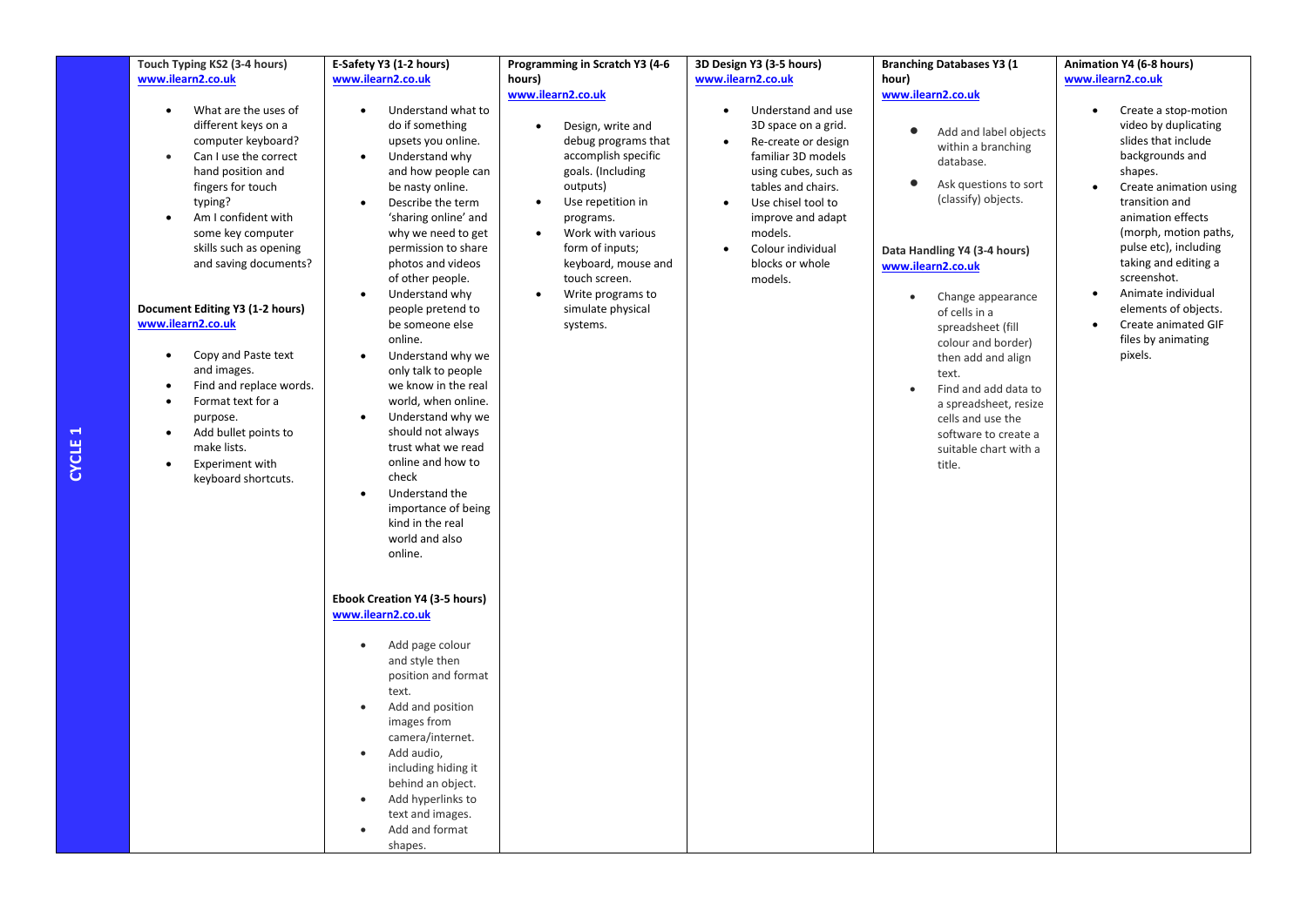| Use hyperlinks for<br>navigation. |  |  |
|-----------------------------------|--|--|
|                                   |  |  |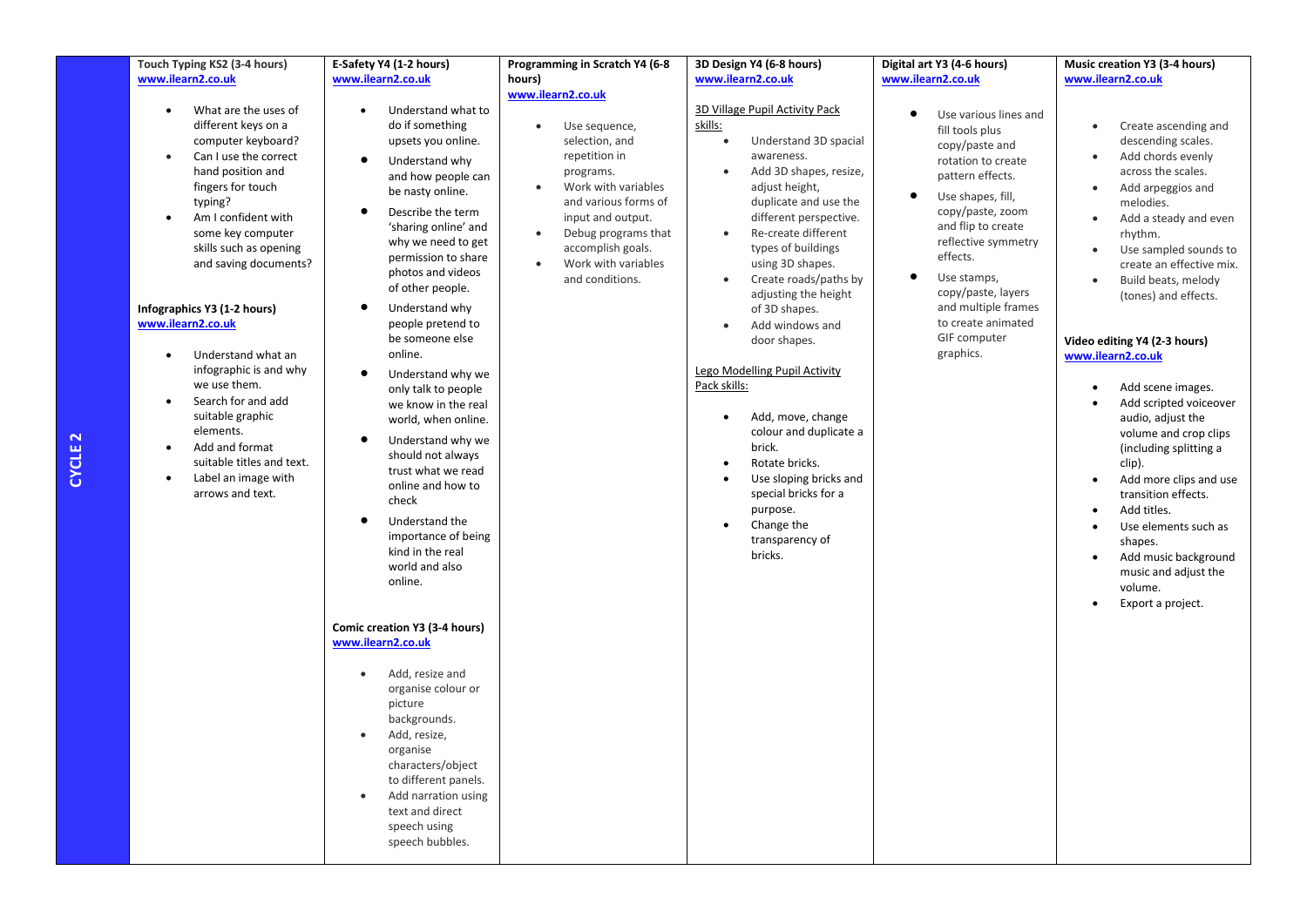## **Upper Juniors (Years 5 and 6)**

|  | Alifilmn | sor<br>rıng v | snr<br>'Inø | summer | ו מהווה |
|--|----------|---------------|-------------|--------|---------|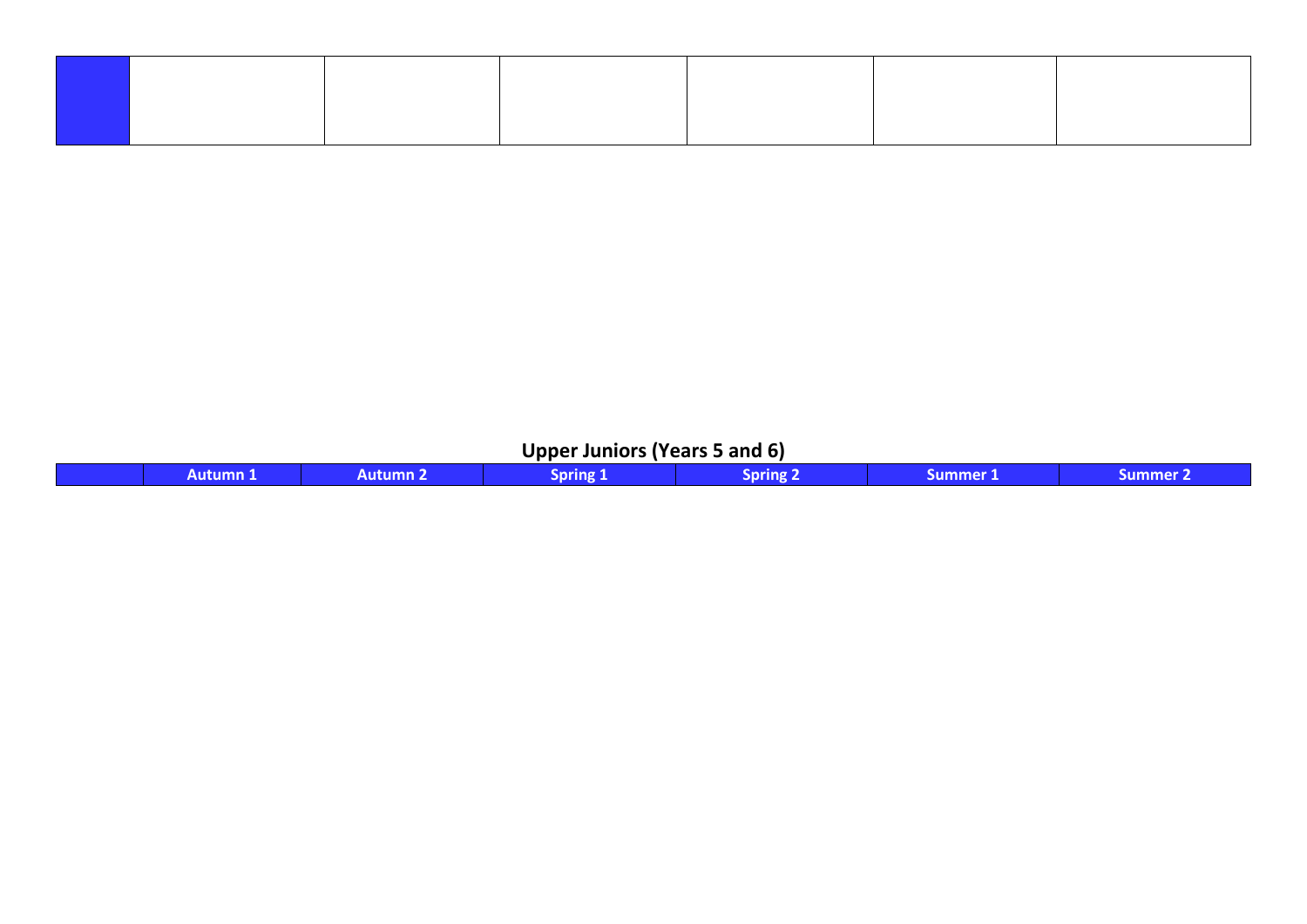| Touch Typing KS2 (2-3                                                                                                                                                                                                                                                                                                                                                                                                                                                                             | E-Safety Y5 (1-2 hours)                                                                                                                                                                                                                                                                                                                                                                                                                                                                                                                                                                                                                                                                                         | Programming in Scratch Y5 (5-7                                                                                                                                                                                                                                                                                                              | Graphic design Y6 (2-3 hours)                                                                                                                                                                                                                                                                                                                                                                                                                                                                                                                                                                       | Binary Code Y6 (1-2 hours)                                                                                                                                                                                                                                                                                                                                                                                                                                                                             | Web Design Y6 (5-8 hours)                                                                                                                                                                                                                                                                                                                                             |
|---------------------------------------------------------------------------------------------------------------------------------------------------------------------------------------------------------------------------------------------------------------------------------------------------------------------------------------------------------------------------------------------------------------------------------------------------------------------------------------------------|-----------------------------------------------------------------------------------------------------------------------------------------------------------------------------------------------------------------------------------------------------------------------------------------------------------------------------------------------------------------------------------------------------------------------------------------------------------------------------------------------------------------------------------------------------------------------------------------------------------------------------------------------------------------------------------------------------------------|---------------------------------------------------------------------------------------------------------------------------------------------------------------------------------------------------------------------------------------------------------------------------------------------------------------------------------------------|-----------------------------------------------------------------------------------------------------------------------------------------------------------------------------------------------------------------------------------------------------------------------------------------------------------------------------------------------------------------------------------------------------------------------------------------------------------------------------------------------------------------------------------------------------------------------------------------------------|--------------------------------------------------------------------------------------------------------------------------------------------------------------------------------------------------------------------------------------------------------------------------------------------------------------------------------------------------------------------------------------------------------------------------------------------------------------------------------------------------------|-----------------------------------------------------------------------------------------------------------------------------------------------------------------------------------------------------------------------------------------------------------------------------------------------------------------------------------------------------------------------|
| hours)                                                                                                                                                                                                                                                                                                                                                                                                                                                                                            | www.ilearn2.co.uk                                                                                                                                                                                                                                                                                                                                                                                                                                                                                                                                                                                                                                                                                               | hours)                                                                                                                                                                                                                                                                                                                                      | www.ilearn2.co.uk                                                                                                                                                                                                                                                                                                                                                                                                                                                                                                                                                                                   | www.ilearn2.co.uk                                                                                                                                                                                                                                                                                                                                                                                                                                                                                      | www.ilearn2.co.uk                                                                                                                                                                                                                                                                                                                                                     |
| www.ilearn2.co.uk                                                                                                                                                                                                                                                                                                                                                                                                                                                                                 | Jigsaw online safety video                                                                                                                                                                                                                                                                                                                                                                                                                                                                                                                                                                                                                                                                                      | www.ilearn2.co.uk                                                                                                                                                                                                                                                                                                                           |                                                                                                                                                                                                                                                                                                                                                                                                                                                                                                                                                                                                     |                                                                                                                                                                                                                                                                                                                                                                                                                                                                                                        |                                                                                                                                                                                                                                                                                                                                                                       |
| What are the<br>uses of different<br>keys on a<br>computer<br>keyboard?<br>Can I use the<br>correct hand<br>position and<br>fingers for touch<br>typing?<br>Am I confident<br>with some key<br>computer skills<br>such as opening<br>and saving<br>documents?<br><b>Music Creation Y5 (2-3</b><br>Hours)<br>www.ilearn2.co.uk<br>Layer tracks<br>using sounds<br>and effects.<br>Create effective<br>instrument<br>tracks.<br>Edit tracks and<br>effectively<br>adjust volume<br>and add effects. | Digital passport<br>E-safety quiz<br>Keep personal<br>$\bullet$<br>information private.<br>Respect and protect<br>$\bullet$<br>again online bullies.<br>Understand the<br>consequences of<br>sharing photo/videos<br>online.<br>Understand the term<br>digital footprint.<br>How can we check<br>online content is<br>trustworthy.<br>How and where and<br>$\bullet$<br>who can we report<br>concerns we have to.<br>Data Handling Y5 (3-4 hours)<br>www.ilearn2.co.uk<br>Select and use non-<br>adjacent cells plus<br>resize multiple cell<br>widths and<br>copy/paste cells.<br>Use formulae to find<br>totals, averages and<br>maximum/minimum<br>numbers.<br>Find data and create<br>a spreadsheet to suit | Program inputs,<br>selection (conditions)<br>and sensing for<br>interaction, data<br>variables for scoring<br>and a game timer.<br>Program distance<br>sensing and<br>movement.<br>Program inputs,<br>$\bullet$<br>outputs, loops,<br>selection (conditions),<br>sensing and variables.<br>Program list variables<br>that chooses randomly. | Add, adjust and fill<br>٠<br>shapes.<br>Group shapes to<br>improve accuracy and<br>speed.<br>Add and customise<br>gradient effects.<br>Adjust<br>$\bullet$<br>transparency/opacity<br>for a purpose.<br>Use a colour picker<br>correctly.<br>Accurately rotate<br>shapes.<br><b>Computer Networks Y5 (2-3</b><br>hours)<br>www.ilearn2.co.uk<br><b>Understand Computer</b><br>$\bullet$<br>Networks, Internet and<br>Cloud Computing and<br>how they help us.<br>What is email and how<br>can we use it safely?<br>Understand how and<br>٠<br>why we collaborate<br>online (including<br>blogging). | Understand why<br>computers/electronics<br>use binary.<br>Match a sequence of<br>binary code to create<br>digital art.<br>To convert binary code<br>to denary numbers<br>(decimal numbers) and<br>visa versa.<br>HTML Y6 (3-4 hours)<br>www.ilearn2.co.uk<br>Add and align text and<br>change colour.<br>Program background<br>$\bullet$<br>colour.<br>Add and align images.<br>Add hyperlinks to other<br>websites.<br>Add an iframe (such as<br>a Google Map) and<br>adjust the height and<br>width. | Add and format text<br>within a website.<br>Organise sections of<br>٠<br>web-pages and<br>multiple page with<br>relevant titles.<br>Add and edit images.<br>Include other features<br>such as hyperlinks,<br>buttons and files.<br>Evaluate other<br>websites and provide<br>constructive feedback.<br>Make necessary<br>changes to the website<br>based on feedback. |